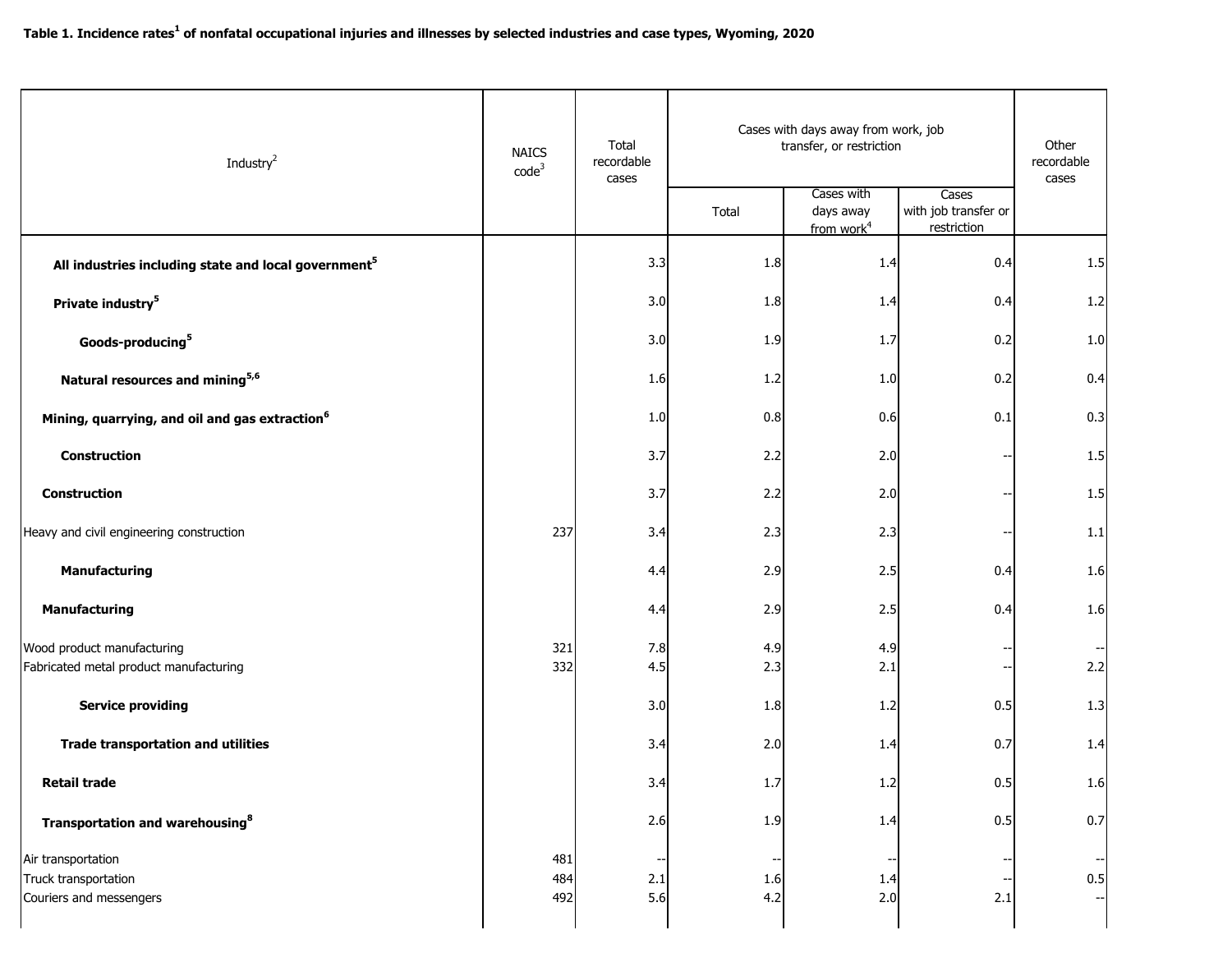| <b>Utilities</b>                                                          |                   |                    |                   |                   |     |                     |
|---------------------------------------------------------------------------|-------------------|--------------------|-------------------|-------------------|-----|---------------------|
| <b>Information</b>                                                        |                   | 2.1                | 1.6               | 1.5               |     |                     |
| <b>Educational and health services</b>                                    |                   | 4.0                | 2.4               | 2.0               | 0.3 | 1.6                 |
| <b>Educational services</b>                                               |                   |                    |                   |                   |     |                     |
| Health care and social assistance                                         |                   | 4.3                | 2.5               | 2.1               | 0.4 | 1.8                 |
| Hospitals<br>Nursing and residential care facilities<br>Social assistance | 622<br>623<br>624 | 5.4<br>10.6<br>3.4 | 2.5<br>7.8<br>1.7 | 2.4<br>6.3<br>1.5 | 1.6 | 2.8<br>2.8<br>$1.7$ |
| <b>Leisure and hospitality</b>                                            |                   | 2.6                | 1.1               | 1.0               |     | 1.5                 |
| <b>Accommodation and food services</b>                                    |                   | 2.5                | 1.1               | 0.9               |     | 1.4                 |
| Accommodation                                                             | 721               | 3.4                | 1.9               | 1.5               | 0.4 | 1.5                 |
| Other services (except public administration)                             |                   |                    |                   |                   |     |                     |
| Other services (except public administration)                             |                   |                    |                   |                   |     |                     |
| Religious, grantmaking, civic, professional, and similar organizations    | 813               |                    |                   |                   |     |                     |
| State and local government <sup>5</sup>                                   |                   | 4.3                | 1.9               | 1.7               | 0.2 | 2.4                 |
| State government <sup>5</sup>                                             |                   | 4.4                | 2.5               | 2.3               | 0.2 | 1.9                 |
| <b>Service providing</b>                                                  |                   | 4.4                | 2.5               | 2.3               | 0.2 | 1.9                 |
| <b>Educational and health services</b>                                    |                   |                    |                   |                   |     |                     |
| <b>Educational services</b>                                               |                   | 1.4                | 1.0               | 0.7               |     |                     |
| <b>Educational services</b>                                               | 611               | 1.4                | $1.0$             | 0.7               |     |                     |
| <b>Health care and social assistance</b>                                  |                   | 22.9               | 7.8               | 7.2               |     | 15.1                |
| <b>Public administration</b>                                              |                   | 3.7                | 2.6               | 2.4               |     | 1.2                 |
| <b>Public administration</b>                                              |                   | 3.7                | 2.6               | 2.4               |     | 1.2                 |
| Justice, public order, and safety activities                              | 922               | 4.1                | 2.8               | 2.8               |     | 1.3                 |
| Local government <sup>5</sup>                                             |                   | 4.3                | 1.7               | 1.5               | 0.2 | 2.6                 |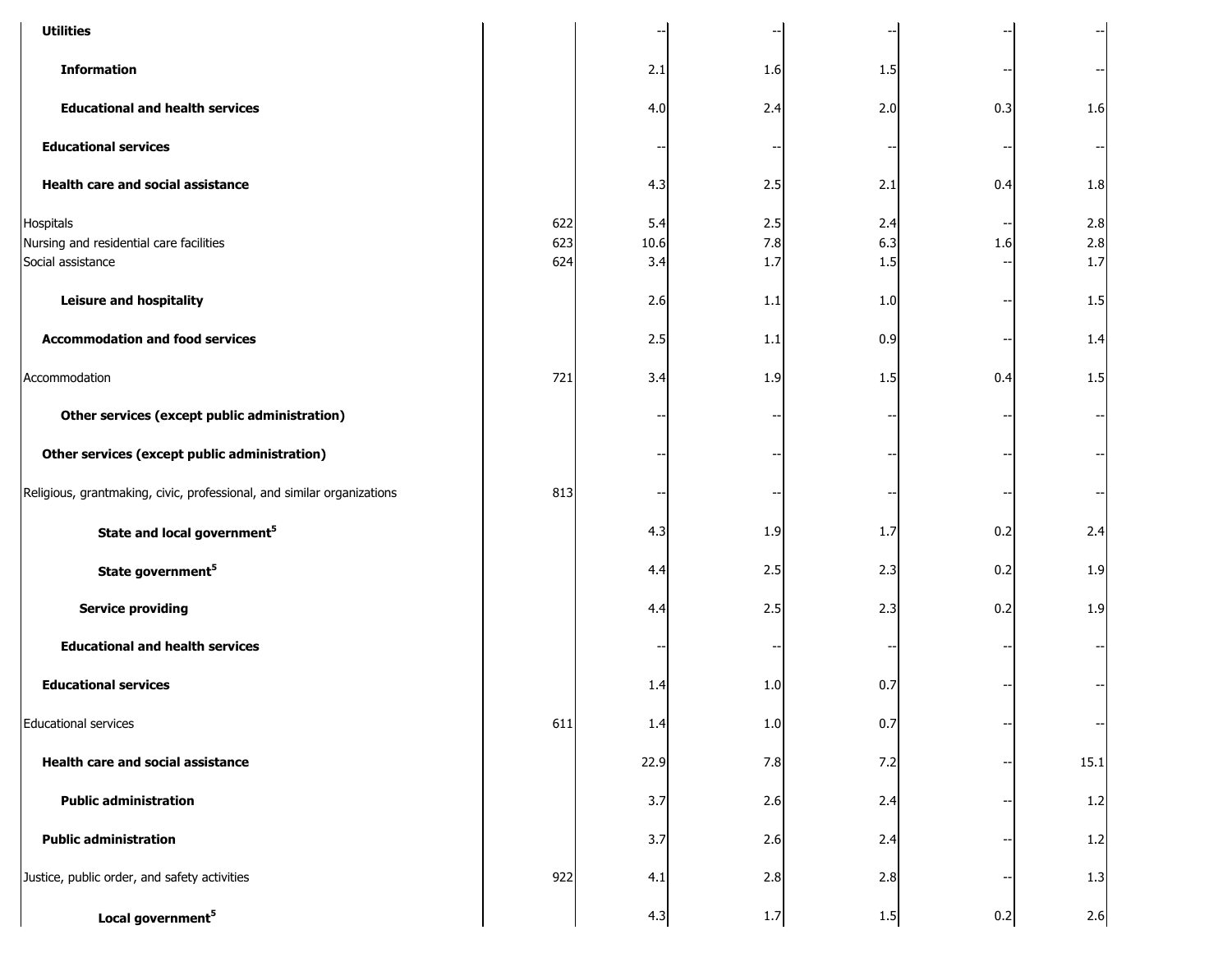| Goods-producing <sup>5</sup>                         |            |            |     |     |     |     |  |
|------------------------------------------------------|------------|------------|-----|-----|-----|-----|--|
| <b>Natural resources and mining</b>                  |            |            |     |     |     |     |  |
| <b>Service providing</b>                             |            | 4.3        | 1.7 | 1.5 | 0.2 | 2.6 |  |
| <b>Trade transportation and utilities</b>            |            |            |     |     |     |     |  |
| <b>Utilities</b>                                     |            |            |     |     |     |     |  |
| <b>Utilities</b>                                     | 221        |            |     |     |     |     |  |
| <b>Information</b>                                   |            |            |     |     |     |     |  |
| <b>Educational and health services</b>               |            | 3.3        | 1.5 | 1.3 | 0.2 | 1.8 |  |
| <b>Educational services</b>                          |            | 2.1        | 0.9 | 0.8 |     | 1.1 |  |
| <b>Educational services</b>                          | 611        | 2.1        | 0.9 | 0.8 |     | 1.1 |  |
| <b>Health care and social assistance</b>             |            | 5.9        | 2.8 | 2.3 | 0.5 | 3.2 |  |
| Hospitals<br>Nursing and residential care facilities | 622<br>623 | 6.1<br>5.0 | 2.9 | 2.4 | 0.5 | 3.1 |  |
| <b>Public administration</b>                         |            | 6.6        | 1.8 | 1.6 | 0.3 | 4.7 |  |
| <b>Public administration</b>                         |            | 6.6        | 1.8 | 1.6 | 0.3 | 4.7 |  |
| Administration of environmental quality programs     | 924        | 7.5        |     |     |     |     |  |